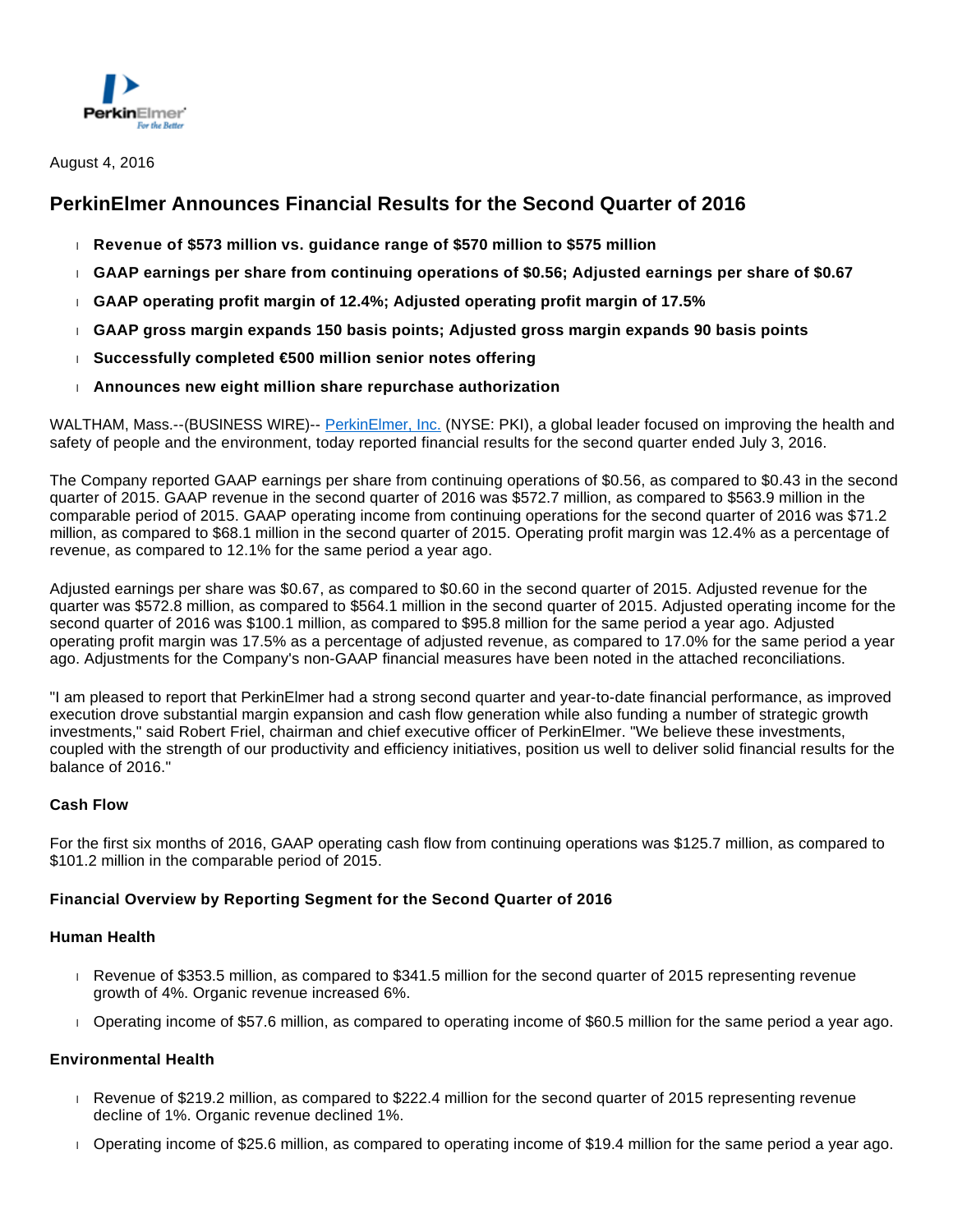### **Reiterates Financial Guidance - Full Year 2016**

For the full year 2016, the Company reiterates its previous guidance of GAAP earnings per share from continuing operations in the range of \$2.29 to \$2.39 and on a non-GAAP basis, which is expected to include the adjustments noted in the attached reconciliation, adjusted earnings per share of \$2.75 to \$2.85.

#### **Conference Call Information**

The Company will discuss its second quarter results and its outlook for business trends in a conference call on August 4, 2016 at 5:00 p.m. Eastern Time. To access the call, please dial (541) 797-2422 prior to the scheduled conference call time and provide the access code 43736451.

A live audio webcast of the call will be available on the [Investor](http://cts.businesswire.com/ct/CT?id=smartlink&url=http%3A%2F%2Fwww.perkinelmer.com%2Fcorporate%2Finvestors%2F&esheet=51396296&newsitemid=20160804006386&lan=en-US&anchor=Investor&index=2&md5=814efada472e075788b624ee4cb50f2e) section of the Company's Web site, [www.perkinelmer.com.](http://cts.businesswire.com/ct/CT?id=smartlink&url=http%3A%2F%2Fwww.perkinelmer.com&esheet=51396296&newsitemid=20160804006386&lan=en-US&anchor=www.perkinelmer.com&index=3&md5=d85325c12b9e41ada97f2f3e8a6f794c) Please go to the site at least 15 minutes prior to the call in order to register, download, and install any necessary software. An archived version of the webcast will be posted on the Company's Web site for a two week period beginning approximately two hours after the call.

#### **Use of Non-GAAP Financial Measures**

In addition to financial measures prepared in accordance with generally accepted accounting principles (GAAP), this earnings announcement also contains non-GAAP financial measures. The reasons that we use these measures, a reconciliation of these measures to the most directly comparable GAAP measures, and other information relating to these measures are included below following our GAAP financial statements.

### **Factors Affecting Future Performance**

This press release contains "forward-looking" statements within the meaning of the Private Securities Litigation Reform Act of 1995, including, but not limited to, statements relating to estimates and projections of future earnings per share, cash flow and revenue growth and other financial results, developments relating to our customers and end-markets, and plans concerning business development opportunities and divestitures. Words such as "believes," "intends," "anticipates," "plans," "expects," "projects," "forecasts," "will" and similar expressions, and references to guidance, are intended to identify forwardlooking statements. Such statements are based on management's current assumptions and expectations and no assurances can be given that our assumptions or expectations will prove to be correct. A number of important risk factors could cause actual results to differ materially from the results described, implied or projected in any forward-looking statements. These factors include, without limitation: (1) markets into which we sell our products declining or not growing as anticipated; (2) fluctuations in the global economic and political environments; (3) our failure to introduce new products in a timely manner; (4) our ability to execute acquisitions and license technologies, or to successfully integrate acquired businesses and licensed technologies into our existing business or to make them profitable, or successfully divest businesses; (5) our failure to adequately protect our intellectual property; (6) the loss of any of our licenses or licensed rights; (7) our ability to compete effectively; (8) fluctuation in our quarterly operating results and our ability to adjust our operations to address unexpected changes; (9) significant disruption in third-party package delivery and import/export services or significant increases in prices for those services; (10) disruptions in the supply of raw materials and supplies; (11) the manufacture and sale of products exposing us to product liability claims; (12) our failure to maintain compliance with applicable government regulations; (13) regulatory changes; (14) our failure to comply with healthcare industry regulations; (15) economic, political and other risks associated with foreign operations; (16) our ability to retain key personnel; (17) significant disruption in our information technology systems; (18) our ability to obtain future financing; (19) restrictions in our credit agreements; (20) our ability to realize the full value of our intangible assets; (21) significant fluctuations in our stock price; (22) reduction or elimination of dividends on our common stock; and (23) other factors which we describe under the caption "Risk Factors" in the prospectus supplement for our most recent senior notes offering that we filed with the Securities and Exchange Commission on July 14, 2016. We disclaim any intention or obligation to update any forwardlooking statements as a result of developments occurring after the date of this press release.

#### **About PerkinElmer**

PerkinElmer, Inc. is a global leader focused on improving the health and safety of people and the environment. The Company reported revenue of approximately \$2.3 billion in 2015, has about 8,000 employees serving customers in more than 150 countries, and is a component of the S&P 500 Index. Additional information is available through 1-877-PKI-NYSE, or at [www.perkinelmer.com](http://cts.businesswire.com/ct/CT?id=smartlink&url=http%3A%2F%2Fwww.perkinelmer.com&esheet=51396296&newsitemid=20160804006386&lan=en-US&anchor=www.perkinelmer.com&index=4&md5=c7023c626961ea7f6dc0faa671656cbb).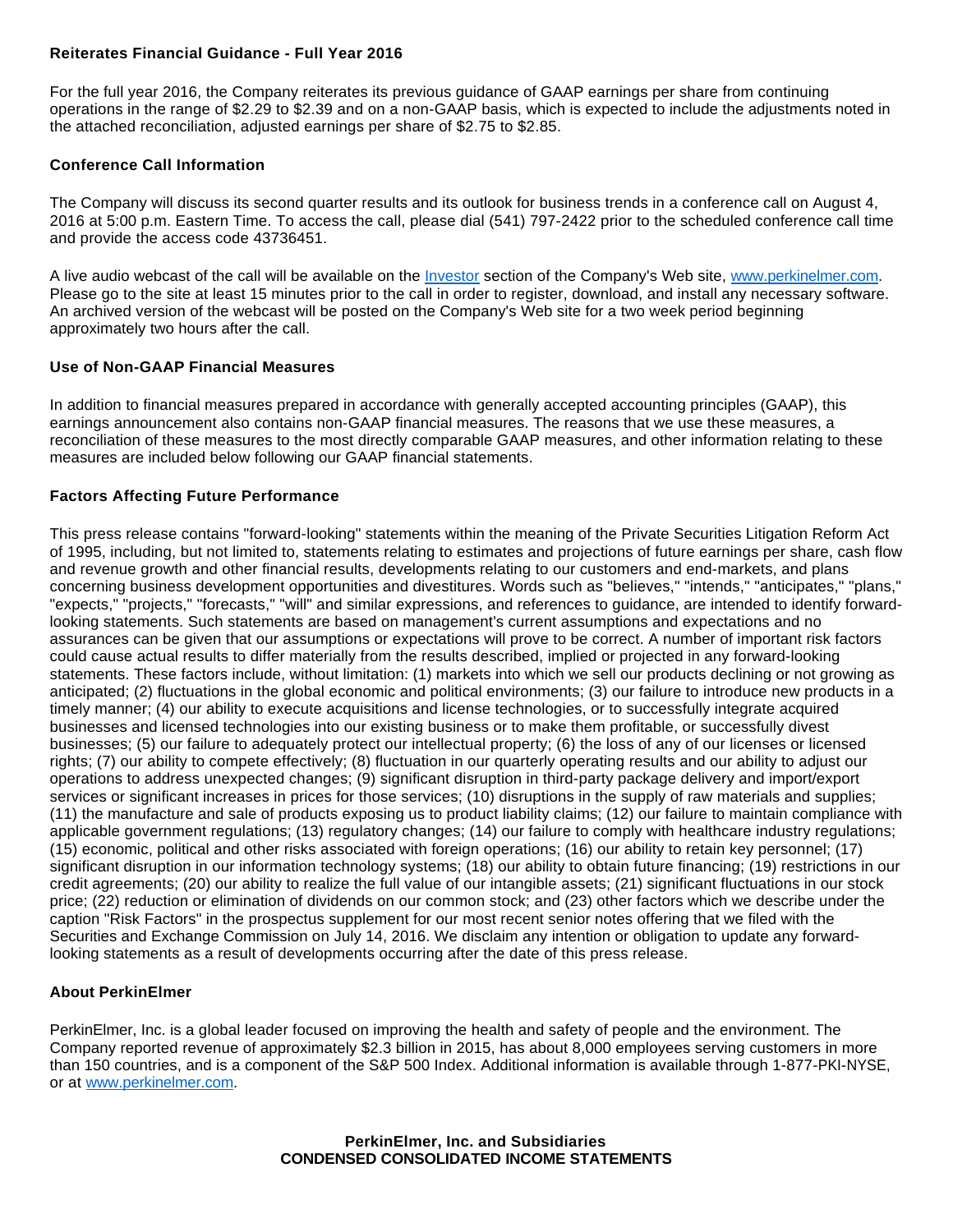|                                                                                          |    | <b>Three Months Ended</b> |                 |           |                | <b>Six Months Ended</b> |                 |             |  |
|------------------------------------------------------------------------------------------|----|---------------------------|-----------------|-----------|----------------|-------------------------|-----------------|-------------|--|
| (In thousands, except per share data)                                                    |    | <u>July 3,</u>            | <u>June 28,</u> |           | <u>July 3,</u> |                         | <u>June 28,</u> |             |  |
|                                                                                          |    | 2016                      |                 | 2015      |                | 2016                    |                 | 2015        |  |
| <b>Revenue</b>                                                                           |    | \$572,667                 | \$              | 563,906   |                | \$1,111,351             |                 | \$1,090,807 |  |
| Cost of revenue                                                                          |    | 307,384                   |                 | 311,394   |                | 595,971                 |                 | 602,921     |  |
| Selling, general and administrative expenses                                             |    | 153,994                   |                 | 146,742   |                | 301,539                 |                 | 292,615     |  |
| Research and development expenses                                                        |    | 35,007                    |                 | 32,683    |                | 68,792                  |                 | 64,803      |  |
| Restructuring and contract termination charges, net                                      |    | 5,089                     |                 | 4,956     |                | 5,089                   |                 | 4,956       |  |
| Operating income from continuing operations                                              |    | 71,193                    |                 | 68,131    |                | 139,960                 |                 | 125,512     |  |
| Interest income                                                                          |    | (127)                     |                 | (132)     |                | (237)                   |                 | (341)       |  |
| Interest expense                                                                         |    | 9,939                     |                 | 9,302     |                | 19,780                  |                 | 18,690      |  |
| Gain on disposition of businesses and assets, net                                        |    | (5, 562)                  |                 |           |                | (5, 562)                |                 |             |  |
| Other expense, net                                                                       |    | 1,143                     |                 | 1,673     |                | 2,498                   |                 | 1,915       |  |
| Income from continuing operations, before income taxes                                   |    | 65,800                    |                 | 57,288    |                | 123,481                 |                 | 105,248     |  |
| Provision for income taxes                                                               |    | 4,578                     |                 | 8,292     |                | 14,754                  |                 | 15,941      |  |
| Income from continuing operations                                                        |    | 61,222                    |                 | 48,996    |                | 108,727                 |                 | 89,307      |  |
| Gain (loss) from discontinued operations, before income taxes                            |    |                           |                 | 35        |                |                         |                 | (2)         |  |
| Loss on disposition of discontinued operations, before income<br>taxes                   |    | (8)                       |                 | (10)      |                | (11)                    |                 | (23)        |  |
| (Benefit from) provision for income taxes on discontinued<br>operations and dispositions |    | (2,643)                   |                 | 47        |                | (2,607)                 |                 | (26)        |  |
| Gain (loss) from discontinued operations and dispositions                                |    | 2,635                     |                 | (22)      |                | 2,596                   |                 | 1           |  |
| <b>Net income</b>                                                                        | \$ | 63,857                    | \$              | 48,974    | \$             | 111,323                 | \$              | 89,308      |  |
| <b>Diluted earnings per share:</b>                                                       |    |                           |                 |           |                |                         |                 |             |  |
| Income from continuing operations                                                        | \$ | 0.56                      | \$              | $0.43$ \$ |                | $0.98$ \$               |                 | 0.79        |  |
| Gain (loss) from discontinued operations and dispositions                                |    | 0.02                      |                 | (0.00)    |                | 0.02                    |                 | 0.00        |  |
|                                                                                          |    |                           |                 |           |                |                         |                 |             |  |
| Net income                                                                               | \$ | 0.58                      | \$              | 0.43      | \$             | 1.01                    | \$              | 0.79        |  |
| Weighted average diluted shares of common stock outstanding                              |    | 109,844                   |                 | 113,833   |                | 110,520                 |                 | 113,636     |  |

## ABOVE PREPARED IN ACCORDANCE WITH GAAP

| Additional Supplemental Information (1):<br>(per share, continuing operations) |      |                   |      |      |      |
|--------------------------------------------------------------------------------|------|-------------------|------|------|------|
| GAAP EPS from continuing operations                                            | 0.56 | $0.43 \text{ } $$ | 0.98 | - \$ | 0.79 |
| Amortization of intangible assets                                              | 0.17 | 0.17              | 0.34 |      | 0.35 |
| Purchase accounting adjustments                                                | 0.04 | 0.02              | 0.06 |      | 0.06 |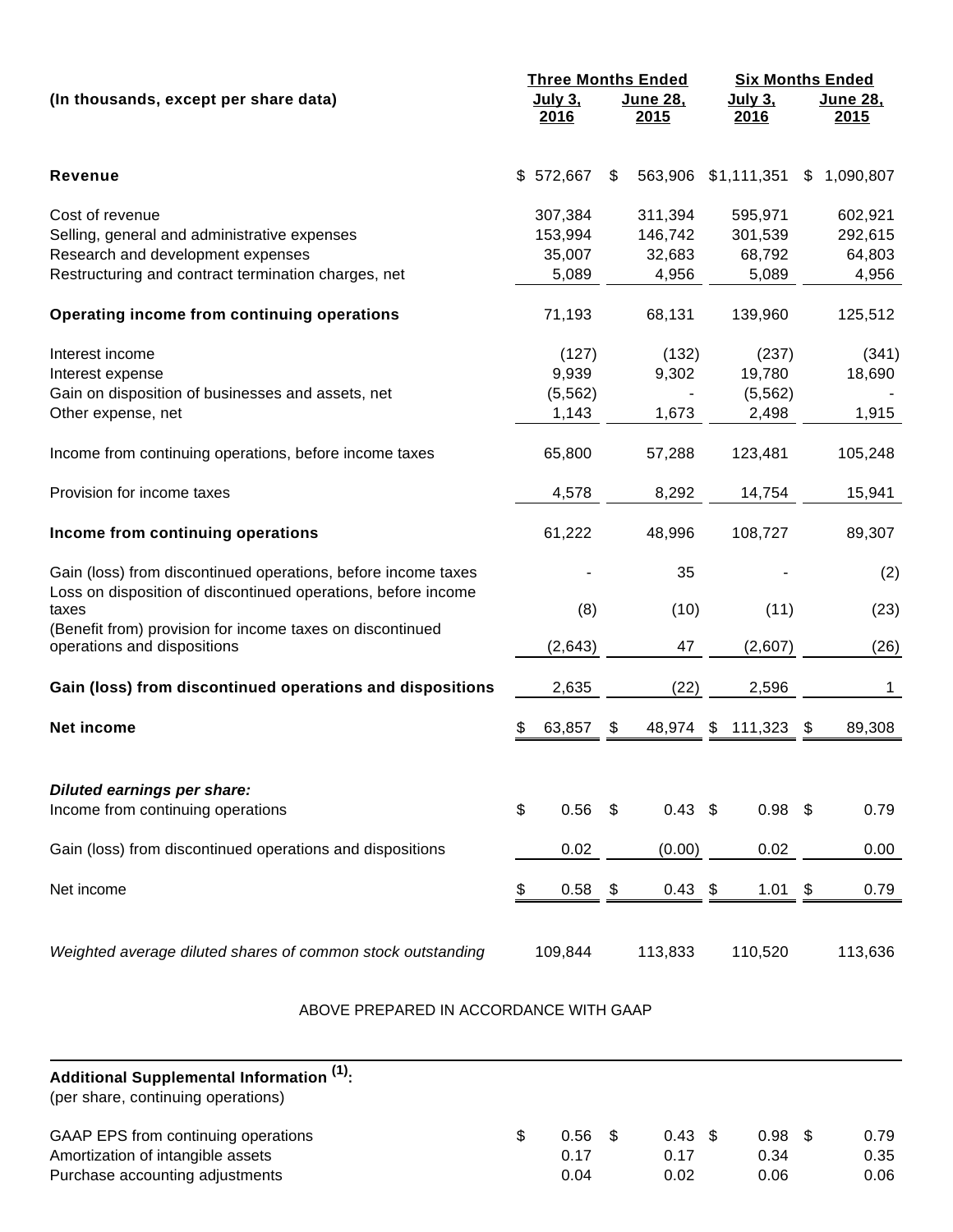| Gain on disposition of businesses and assets, net | (0.05) | $\sim$ | (0.05) |        |
|---------------------------------------------------|--------|--------|--------|--------|
| Mark to market on postretirement benefits         |        | 0.01   | (0.00) | 0.01   |
| Restructuring and contract termination charges    | 0.05   | 0.04   | 0.05   | 0.04   |
| Tax on above items                                | (0.10) | (0.08) | (0.17) | (0.16) |
| <b>Adjusted EPS</b>                               | 0.67   | 0.60   | 1.22   | 1.10   |

# **(1) amounts may not sum due to rounding**

## **PerkinElmer, Inc. and Subsidiaries REVENUE AND OPERATING INCOME (LOSS)**

|                                    |                                                                      |                 | <b>Three Months Ended</b> | <b>Six Months Ended</b> |                         |  |  |
|------------------------------------|----------------------------------------------------------------------|-----------------|---------------------------|-------------------------|-------------------------|--|--|
| (In thousands, except percentages) |                                                                      | July 3,<br>2016 | <b>June 28,</b><br>2015   | <b>July 3, 2016</b>     | <b>June 28,</b><br>2015 |  |  |
|                                    |                                                                      |                 |                           |                         |                         |  |  |
| <b>Human Health</b>                | Reported revenue                                                     | \$353,477       | \$341,488                 | \$<br>685,919           | \$<br>667,541           |  |  |
|                                    | Purchase accounting adjustments                                      | 176             | 195                       | 351                     | 464                     |  |  |
|                                    | <b>Adjusted Revenue</b>                                              | 353,653         | 341,683                   | 686,270                 | 668,005                 |  |  |
|                                    | Reported operating income from                                       |                 |                           |                         |                         |  |  |
|                                    | continued operations                                                 | 57,592          | 60,531                    | 112,319                 | 116,413                 |  |  |
|                                    | OP%                                                                  | 16.3%           | 17.7%                     | 16.4%                   | 17.4%                   |  |  |
|                                    | Amortization of intangible assets                                    | 13,675          | 15,270                    | 27,446                  | 30,743                  |  |  |
|                                    | Purchase accounting adjustments                                      | 4,512           | 225                       | 6,037                   | 525                     |  |  |
|                                    | Acquisition-related costs                                            | 82              | 137                       | 425                     | 209                     |  |  |
|                                    | Restructuring and contract termination                               |                 |                           |                         |                         |  |  |
|                                    | charges, net                                                         | 4,311           | 1,820                     | 4,311                   | 1,820                   |  |  |
|                                    | Adjusted operating income                                            | 80,172          | 77,983                    | 150,538                 | 149,710                 |  |  |
|                                    | Adjusted OP%                                                         | 22.7%           | 22.8%                     | 21.9%                   | 22.4%                   |  |  |
| <b>Environmental</b>               |                                                                      |                 |                           |                         |                         |  |  |
| <b>Health</b>                      | Reported revenue                                                     | 219,190         | 222,418                   | 425,432                 | 423,266                 |  |  |
|                                    | Reported operating income from                                       |                 |                           |                         |                         |  |  |
|                                    | continued operations                                                 | 25,596          | 19,422                    | 51,193                  | 30,768                  |  |  |
|                                    | OP%                                                                  | 11.7%           | 8.7%                      | 12.0%                   | 7.3%                    |  |  |
|                                    | Amortization of intangible assets                                    | 5,219           | 4,583                     | 10,486                  | 8,948                   |  |  |
|                                    | Purchase accounting adjustments                                      | 264             | 1,617                     | 398                     | 6,467                   |  |  |
|                                    | Acquisition-related costs                                            | 79              | 93                        | 102                     | 216                     |  |  |
|                                    | Restructuring and contract termination<br>charges, net               | 778             | 3,136                     | 778                     | 3,136                   |  |  |
|                                    | Adjusted operating income                                            | 31,936          | 28,851                    | 62,957                  | 49,535                  |  |  |
|                                    | <b>Adjusted OP%</b>                                                  | 14.6%           | 13.0%                     | 14.8%                   | 11.7%                   |  |  |
| Corporate                          | Reported operating (loss) income<br>Mark to market on postretirement | (11, 995)       | (11, 822)                 | (23, 552)               | (21, 669)               |  |  |
|                                    | benefits                                                             |                 | 832                       | (3)                     | 1,066                   |  |  |
|                                    | Adjusted operating loss                                              | (11, 995)       | (10, 990)                 | (23, 555)               | (20, 603)               |  |  |
|                                    |                                                                      |                 |                           |                         |                         |  |  |
| Continuing<br><b>Operations</b>    | Reported revenue                                                     | \$572,667       | 563,906<br>\$             | \$1,111,351             | \$1,090,807             |  |  |
|                                    | Purchase accounting adjustments                                      | 176             | 195                       | 351                     | 464                     |  |  |
|                                    | Adjusted Revenue                                                     | 572,843         | 564,101                   | 1,111,702               | 1,091,271               |  |  |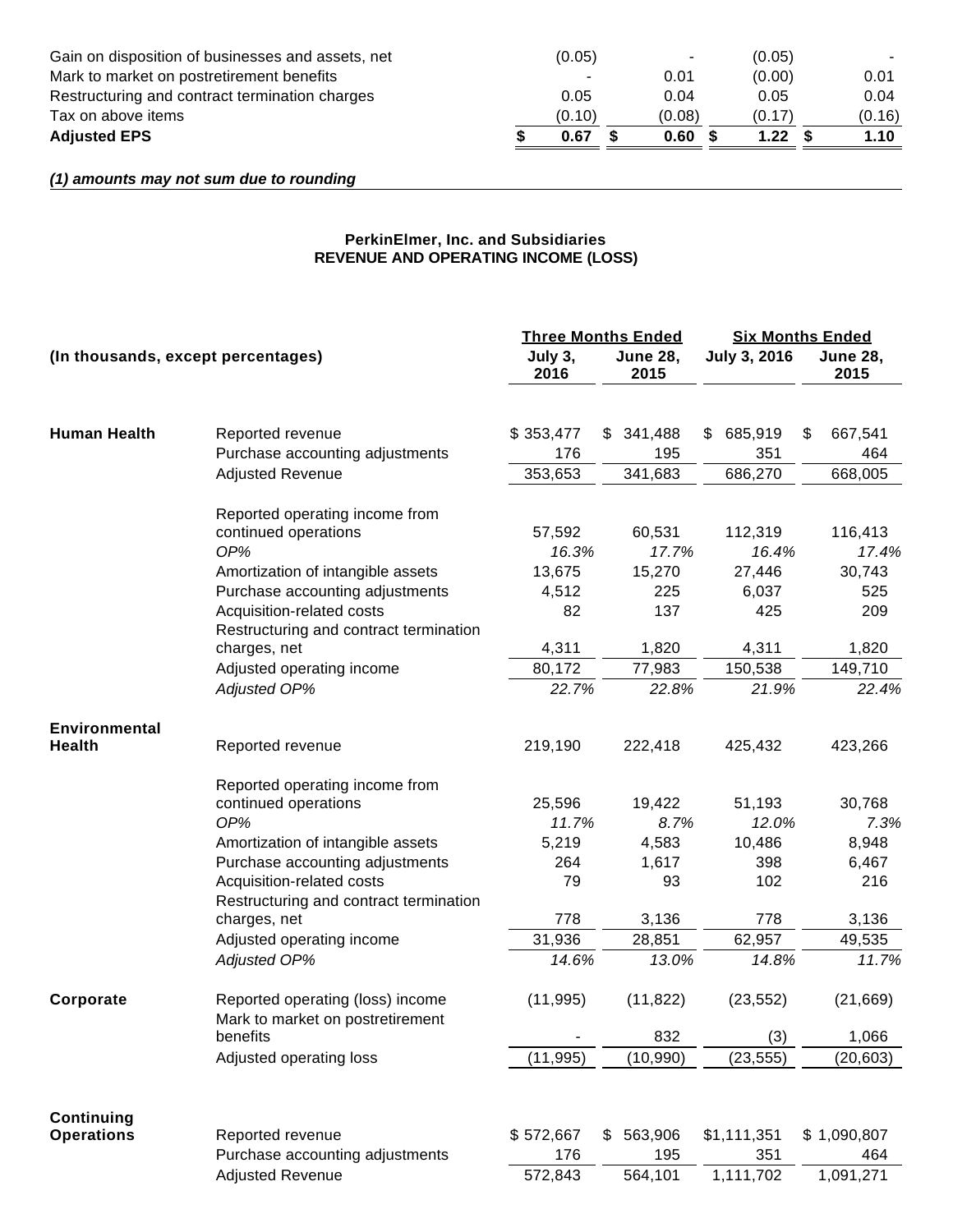|               |                           |    |                                                                              |                   | 125,512        |
|---------------|---------------------------|----|------------------------------------------------------------------------------|-------------------|----------------|
|               |                           |    |                                                                              |                   | 11.5%          |
|               |                           |    |                                                                              |                   |                |
|               |                           |    |                                                                              |                   | 39,691         |
| 4.776         |                           |    | 6.435                                                                        |                   | 6,992          |
| 161           |                           |    | 527                                                                          |                   | 425            |
|               |                           |    |                                                                              |                   |                |
|               |                           |    | (3)                                                                          |                   | 1,066          |
|               |                           |    |                                                                              |                   |                |
| 5,089         |                           |    | 5,089                                                                        |                   | 4,956          |
| 100,113<br>S. | S                         | S. | 189,940                                                                      | \$                | 178,642        |
| 17.5%         |                           |    |                                                                              |                   | 16.4%          |
|               | 71.193<br>12.4%<br>18,894 |    | 68,131<br>12.1%<br>19,853<br>1.842<br>230<br>832<br>4,956<br>95,844<br>17.0% | 139,960<br>37,932 | 12.6%<br>17.1% |

REPORTED REVENUE AND REPORTED OPERATING INCOME (LOSS) PREPARED IN ACCORDANCE WITH GAAP

## **PerkinElmer, Inc. and Subsidiaries CONDENSED CONSOLIDATED BALANCE SHEETS**

| (In thousands)                                                    |               | July 3, 2016 January 3, 2016 |
|-------------------------------------------------------------------|---------------|------------------------------|
| Current assets:                                                   |               |                              |
| Cash and cash equivalents                                         | \$<br>248,083 | \$<br>237,932                |
| Accounts receivable, net                                          | 435,822       | 439,015                      |
| Inventories, net                                                  | 300,262       | 288,028                      |
| Other current assets                                              | 94,780        | 68,186                       |
| <b>Total current assets</b>                                       | 1,078,947     | 1,033,161                    |
| Property, plant and equipment:                                    |               |                              |
| At cost                                                           | 508,953       | 494,956                      |
| Accumulated depreciation                                          | (341, 757)    | (327, 927)                   |
| Property, plant and equipment, net                                | 167,196       | 167,029                      |
| Marketable securities and investments                             | 1,448         | 1,586                        |
| Intangible assets, net                                            | 454,407       | 490,811                      |
| Goodwill                                                          | 2,272,202     | 2,276,149                    |
| Other assets, net                                                 | 219,796       | 197,559                      |
| <b>Total assets</b>                                               | \$4,193,996   | \$<br>4,166,295              |
| <b>Current liabilities:</b>                                       |               |                              |
| Current portion of long-term debt                                 | \$<br>1,147   | \$<br>1,123                  |
| Accounts payable                                                  | 156,442       | 152,726                      |
| Short-term accrued restructuring and contract termination charges | 11,492        | 17,090                       |
| Accrued expenses and other current liabilities                    | 390,000       | 388,446                      |
| Current liabilities of discontinued operations                    | 2,100         | 2,100                        |
| <b>Total current liabilities</b>                                  | 561,181       | 561,485                      |
| Long-term debt                                                    | 1,056,934     | 1,011,762                    |
| Long-term liabilities                                             | 487,678       | 482,607                      |
| <b>Total liabilities</b>                                          | 2,105,793     | 2,055,854                    |
| Total stockholders' equity                                        | 2,088,203     | 2,110,441                    |
| Total liabilities and stockholders' equity                        | \$4,193,996   | \$<br>4,166,295              |
|                                                                   |               |                              |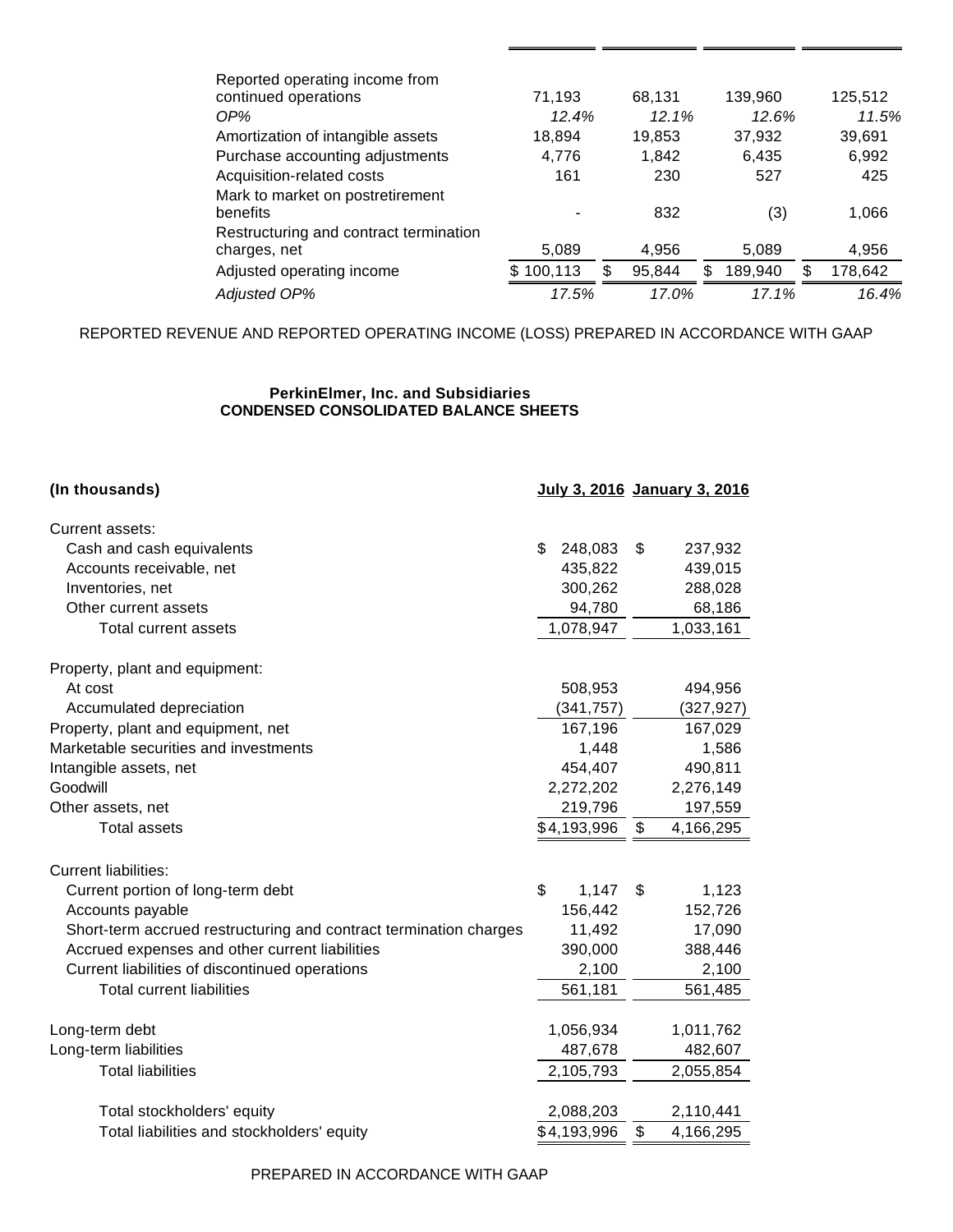#### **PerkinElmer, Inc. and Subsidiaries CONSOLIDATED STATEMENTS OF CASH FLOWS**

|                                                                                                                           | <b>Three Months Ended</b> |                        |  | <b>Six Months Ended</b> |                        |  |                         |
|---------------------------------------------------------------------------------------------------------------------------|---------------------------|------------------------|--|-------------------------|------------------------|--|-------------------------|
|                                                                                                                           |                           | <u>July 3,</u><br>2016 |  | <u>June 28.</u><br>2015 | <u>July 3,</u><br>2016 |  | <u>June 28.</u><br>2015 |
| (In thousands)                                                                                                            |                           |                        |  |                         |                        |  |                         |
| <b>Operating activities:</b>                                                                                              |                           |                        |  |                         |                        |  |                         |
| Net income                                                                                                                | \$                        | 63,857 \$              |  | 48,974                  | $$111,323$ \$          |  | 89,308                  |
| (Gain on) loss from discontinued operations, net of income taxes                                                          |                           | (2,635)                |  | 22                      | (2,596)                |  | (1)                     |
| Income from continuing operations                                                                                         |                           | 61,222                 |  | 48,996                  | 108,727                |  | 89,307                  |
| Adjustments to reconcile income from continuing operations<br>to net cash provided by continuing operations:              |                           |                        |  |                         |                        |  |                         |
| Restructuring and contract termination charges, net                                                                       |                           | 5,089                  |  | 4,956                   | 5,089                  |  | 4,956                   |
| Depreciation and amortization                                                                                             |                           | 26,439                 |  | 28,259                  | 53,396                 |  | 56,593                  |
| Stock-based compensation                                                                                                  |                           | 5,958                  |  | 4,206                   | 9,911                  |  | 8,193                   |
| Amortization of deferred debt financing costs and accretion of<br>discounts                                               |                           | 395                    |  | 365                     | 751                    |  | 677                     |
| Gain from disposition of businesses and assets, net                                                                       |                           | (5, 562)               |  |                         | (5, 562)               |  |                         |
| Amortization of acquired inventory revaluation                                                                            |                           | 265                    |  | 1,617                   | 396                    |  | 6,467                   |
| Changes in assets and liabilities which provided (used) cash,<br>excluding effects from companies purchased and divested: |                           |                        |  |                         |                        |  |                         |
| Accounts receivable, net                                                                                                  |                           | (6, 211)               |  | (6,739)                 | 6,233                  |  | 30,843                  |
| Inventories                                                                                                               |                           | 9,141                  |  | (10, 829)               | (6,639)                |  | (33, 327)               |
| Accounts payable                                                                                                          |                           | (1,715)                |  | 10,794                  | 2,501                  |  | (1, 541)                |
| Accrued expenses and other                                                                                                |                           | (1, 419)               |  | (18, 113)               | (49, 121)              |  | (61,007)                |
| Net cash provided by operating activities of continuing<br>operations                                                     |                           | 93,602                 |  | 63,512                  | 125,682                |  | 101,161                 |
| Net cash provided by (used in) operating activities of discontinued<br>operations                                         |                           | 2,635                  |  | (42)                    | 2,596                  |  | (27)                    |
| Net cash provided by operating activities                                                                                 |                           | 96,237                 |  | 63,470                  | 128,278                |  | 101,134                 |
| <b>Investing activities:</b>                                                                                              |                           |                        |  |                         |                        |  |                         |
| Capital expenditures                                                                                                      |                           | (8, 512)               |  | (5,620)                 | (16, 320)              |  | (10,099)                |
| Proceeds from surrender of life insurance policies                                                                        |                           | 44                     |  |                         | 44                     |  |                         |
| Changes in restricted cash balances                                                                                       |                           | (2,000)                |  |                         | (2,000)                |  | 59                      |
| Proceeds from disposition of businesses                                                                                   |                           | 20,000                 |  |                         | 21,000                 |  |                         |
| Activity related to acquisitions and investments, net of cash and                                                         |                           |                        |  |                         |                        |  |                         |
| cash equivalents acquired                                                                                                 |                           |                        |  | (14, 116)               | (10, 484)              |  | (18, 735)               |
| Net cash provided by (used in) investing activities                                                                       |                           | 9,532                  |  | (19, 736)               | (7,760)                |  | (28, 775)               |
| <b>Financing Activities:</b>                                                                                              |                           |                        |  |                         |                        |  |                         |
| Payments on revolving credit facility                                                                                     |                           | (120,000)              |  | (151,000)               | (195,000)              |  | (249,000)               |
| Proceeds from revolving credit facility                                                                                   |                           | 57,000                 |  | 123,000                 | 240,000                |  | 184,000                 |
| Settlement of cash flow hedges                                                                                            |                           | (1, 352)               |  | 7,905                   | 1,278                  |  | 23,468                  |
| Net (payments on) proceeds from other credit facilities                                                                   |                           | (278)                  |  | 608                     | (553)                  |  | 344                     |
| Payments for acquisition-related contingent consideration                                                                 |                           | (6)                    |  |                         | (99)                   |  |                         |
| Proceeds from issuance of common stock under stock plans                                                                  |                           | 7,715                  |  | 3,829                   | 8,953                  |  | 12,669                  |
| Purchases of common stock                                                                                                 |                           | (192)                  |  | (141)                   | (151, 544)             |  | (4,095)                 |
| Dividends paid                                                                                                            |                           | (7,631)                |  | (7, 923)                | (15, 474)              |  | (15, 799)               |
| Net cash used in financing activities                                                                                     |                           | (64, 744)              |  | (23, 722)               | (112, 439)             |  | (48, 413)               |
| Effect of exchange rate changes on cash and cash equivalents                                                              |                           | (3,673)                |  | 3,234                   | 2,072                  |  | (6, 597)                |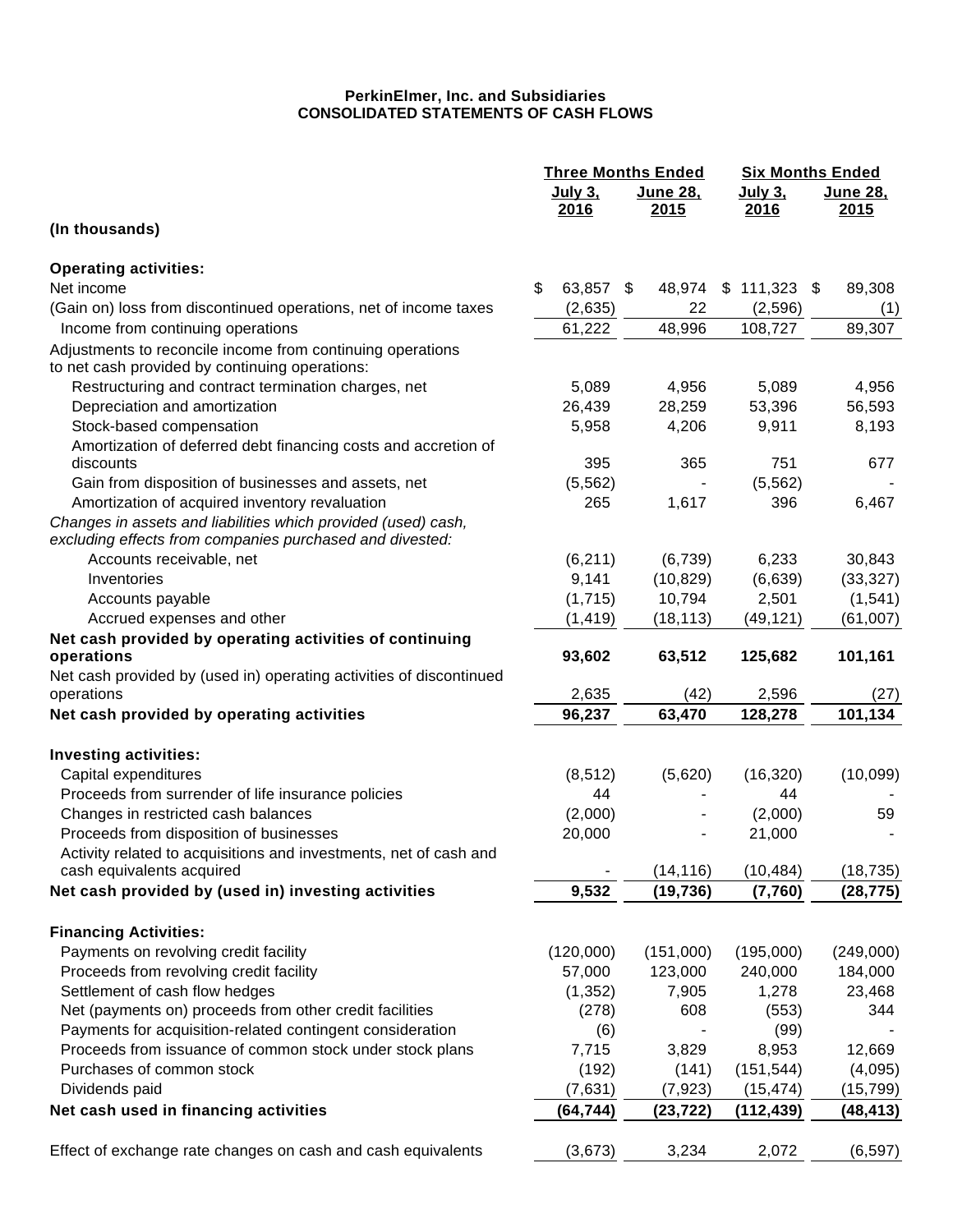PREPARED IN ACCORDANCE WITH GAAP

# **PerkinElmer, Inc. and Subsidiaries RECONCILIATION OF GAAP TO NON-GAAP FINANCIAL MEASURES (1)**

| (In millions, except per share data and percentages) | <b>PKI</b>                |                 |                            |                |  |
|------------------------------------------------------|---------------------------|-----------------|----------------------------|----------------|--|
|                                                      | <b>Three Months Ended</b> |                 |                            |                |  |
|                                                      |                           |                 | July 3, 2016 June 28, 2015 |                |  |
|                                                      |                           |                 |                            |                |  |
| <b>Adjusted revenue:</b>                             |                           |                 |                            |                |  |
| Revenue                                              | \$572.7                   |                 | \$563.9                    |                |  |
| Purchase accounting adjustments                      | 0.2                       |                 | 0.2                        |                |  |
| Adjusted revenue                                     | \$572.8                   |                 | \$564.1                    |                |  |
| <b>Adjusted gross margin:</b>                        |                           |                 |                            |                |  |
| Gross margin                                         | \$265.3                   |                 | 46.3% \$252.5              | 44.8%          |  |
| Amortization of intangible assets                    | 8.4                       | 1.5%            | 10.8                       | 1.9%           |  |
| Purchase accounting adjustments                      | 0.5                       | 0.1%            | 1.8                        | 0.3%           |  |
| Adjusted gross margin                                | \$274.1                   |                 | 47.9% \$265.1              | 47.0%          |  |
| <b>Adjusted SG&amp;A:</b>                            |                           |                 |                            |                |  |
| SG&A                                                 |                           |                 | \$154.0 26.9% \$146.7      | 26.0%          |  |
| Amortization of intangible assets                    |                           | $(10.3) -1.8\%$ | (8.9)                      | $-1.6%$        |  |
| Purchase accounting adjustments                      |                           | $(4.3) -0.8\%$  | (0.0)                      | $0.0\%$        |  |
| Acquisition-related costs                            | (0.2)                     | 0.0%            | (0.2)                      | 0.0%           |  |
| Mark to market on postretirement benefits            |                           | 0.0%            |                            | $(0.8) -0.1\%$ |  |
| Adjusted SG&A                                        |                           |                 | \$139.2 24.3% \$136.7      | 24.2%          |  |
| <b>Adjusted R&amp;D:</b>                             |                           |                 |                            |                |  |
| R&D                                                  | \$35.0                    |                 | 6.1% \$32.7                | 5.8%           |  |
| Amortization of intangible assets                    | (0.2)                     | 0.0%            | (0.1)                      | 0.0%           |  |
| Adjusted R&D                                         | \$34.8                    |                 | 6.1% \$32.6                | 5.8%           |  |
|                                                      |                           |                 |                            |                |  |
| <b>Adjusted operating income:</b>                    |                           |                 |                            |                |  |
| Operating income                                     | \$71.2                    |                 | 12.4% \$68.1               | 12.1%          |  |
| Amortization of intangible assets                    | 18.9                      | 3.3%            | 19.9                       | 3.5%           |  |
| Purchase accounting adjustments                      | 4.8                       | 0.8%            | 1.8                        | 0.3%           |  |
| Acquisition-related costs                            | 0.2                       | 0.0%            | 0.2                        | 0.0%           |  |
| Mark to market on postretirement benefits            | -                         | 0.0%            | 0.8                        | 0.1%           |  |
| Restructuring and contract termination charges, net  | 5.1                       | 0.9%            | 5.0                        | 0.9%           |  |
| Adjusted operating income                            | \$100.1                   |                 | 17.5% \$95.8               | 17.0%          |  |
|                                                      |                           |                 | <b>PKI</b>                 |                |  |
|                                                      |                           |                 | <b>Three Months Ended</b>  |                |  |
|                                                      |                           |                 | July 3, 2016 June 28, 2015 |                |  |

| <b>Adjusted EPS:</b>                         |        |        |  |
|----------------------------------------------|--------|--------|--|
| <b>GAAP EPS</b>                              | \$0.58 | \$0.43 |  |
| Discontinued operations, net of income taxes | 0.02   | (0.00) |  |
| GAAP EPS from continuing operations          | 0.56   | 0.43   |  |
| Amortization of intangible assets            | 0.17   | 0.17   |  |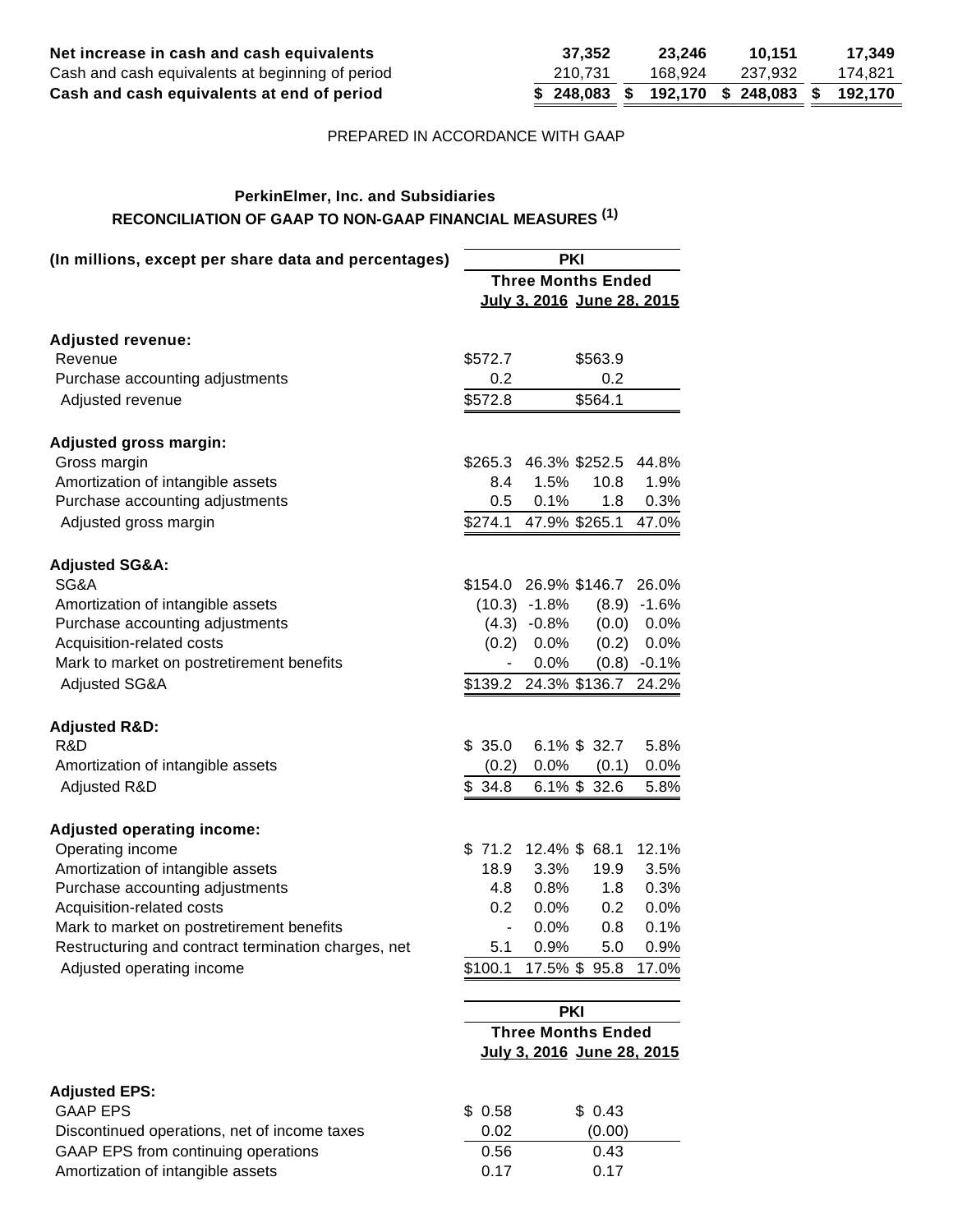| Purchase accounting adjustments                   | 0.04   | 0.02   |
|---------------------------------------------------|--------|--------|
| Acquisition-related costs                         | 0.00   | 0.00   |
| Gain on disposition of businesses and assets, net | (0.05) | -      |
| Mark to market on postretirement benefits         | ٠      | 0.01   |
| Restructuring and contract termination charges    | 0.05   | 0.04   |
| Tax on above items                                | (0.10) | (0.08) |
| <b>Adjusted EPS</b>                               | \$0.67 | \$0.60 |

|                                                     | <b>Human Health</b> |                             |         |       |  |
|-----------------------------------------------------|---------------------|-----------------------------|---------|-------|--|
|                                                     |                     | <b>Three Months Ended</b>   |         |       |  |
|                                                     |                     | July 3, 2016 June 28, 2015  |         |       |  |
| <b>Adjusted revenue:</b>                            |                     |                             |         |       |  |
| Revenue                                             | \$353.5             |                             | \$341.5 |       |  |
| Purchase accounting adjustments                     | 0.2                 |                             | 0.2     |       |  |
| Adjusted revenue                                    | \$353.7             |                             | \$341.7 |       |  |
| <b>Adjusted operating income:</b>                   |                     |                             |         |       |  |
| Operating income                                    |                     | $$57.6$ 16.3% \$60.5        |         | 17.7% |  |
| Amortization of intangible assets                   | 13.7                | 3.9%                        | 15.3    | 4.5%  |  |
| Purchase accounting adjustments                     | 4.5                 | 1.3%                        | 0.2     | 0.1%  |  |
| Acquisition-related costs                           | 0.1                 | $0.0\%$                     | 0.1     | 0.0%  |  |
| Restructuring and contract termination charges, net | 4.3                 | 1.2%                        | 1.8     | 0.5%  |  |
| Adjusted operating income                           | \$80.2              | 22.7% \$78.0                |         | 22.8% |  |
|                                                     |                     | <b>Environmental Health</b> |         |       |  |
|                                                     |                     | <b>Three Months Ended</b>   |         |       |  |
|                                                     |                     | July 3, 2016 June 28, 2015  |         |       |  |
| Revenue:                                            |                     |                             |         |       |  |
| Revenue                                             | \$219.2             |                             | \$222.4 |       |  |
| <b>Adjusted operating income:</b>                   |                     |                             |         |       |  |
| Operating income                                    | \$25.6              | 11.7% \$ 19.4               |         | 8.7%  |  |
| Amortization of intangible assets                   | 5.2                 | 2.4%                        | 4.6     | 2.1%  |  |
| Purchase accounting adjustments                     | 0.3                 | 0.1%                        | 1.6     | 0.7%  |  |
| Acquisition-related costs                           | 0.1                 | $0.0\%$                     | 0.1     | 0.0%  |  |
| Restructuring and contract termination charges, net | 0.8                 | 0.4%                        | 3.1     | 1.4%  |  |

## **(1) amounts may not sum due to rounding**

# **PerkinElmer, Inc. and Subsidiaries RECONCILIATION OF GAAP TO NON-GAAP FINANCIAL MEASURES (1)**

Adjusted operating income  $\overline{$}31.9$  14.6%  $\overline{$}28.9$  13.0%

| (In millions, except per share data and percentages) | <b>PKI</b>              |    |                      |  |  |  |  |  |
|------------------------------------------------------|-------------------------|----|----------------------|--|--|--|--|--|
|                                                      | <b>Six Months Ended</b> |    |                      |  |  |  |  |  |
|                                                      | July 3, 2016            |    | <u>June 28, 2015</u> |  |  |  |  |  |
| <b>Adjusted revenue:</b>                             |                         |    |                      |  |  |  |  |  |
| Revenue                                              | \$1,111.4               | S  | 1.090.8              |  |  |  |  |  |
| Purchase accounting adjustments                      | 0.4                     |    | 0.5                  |  |  |  |  |  |
| Adjusted revenue                                     | \$1,111.7               | S. | 1.091.3              |  |  |  |  |  |
|                                                      |                         |    |                      |  |  |  |  |  |

### **Adjusted gross margin:**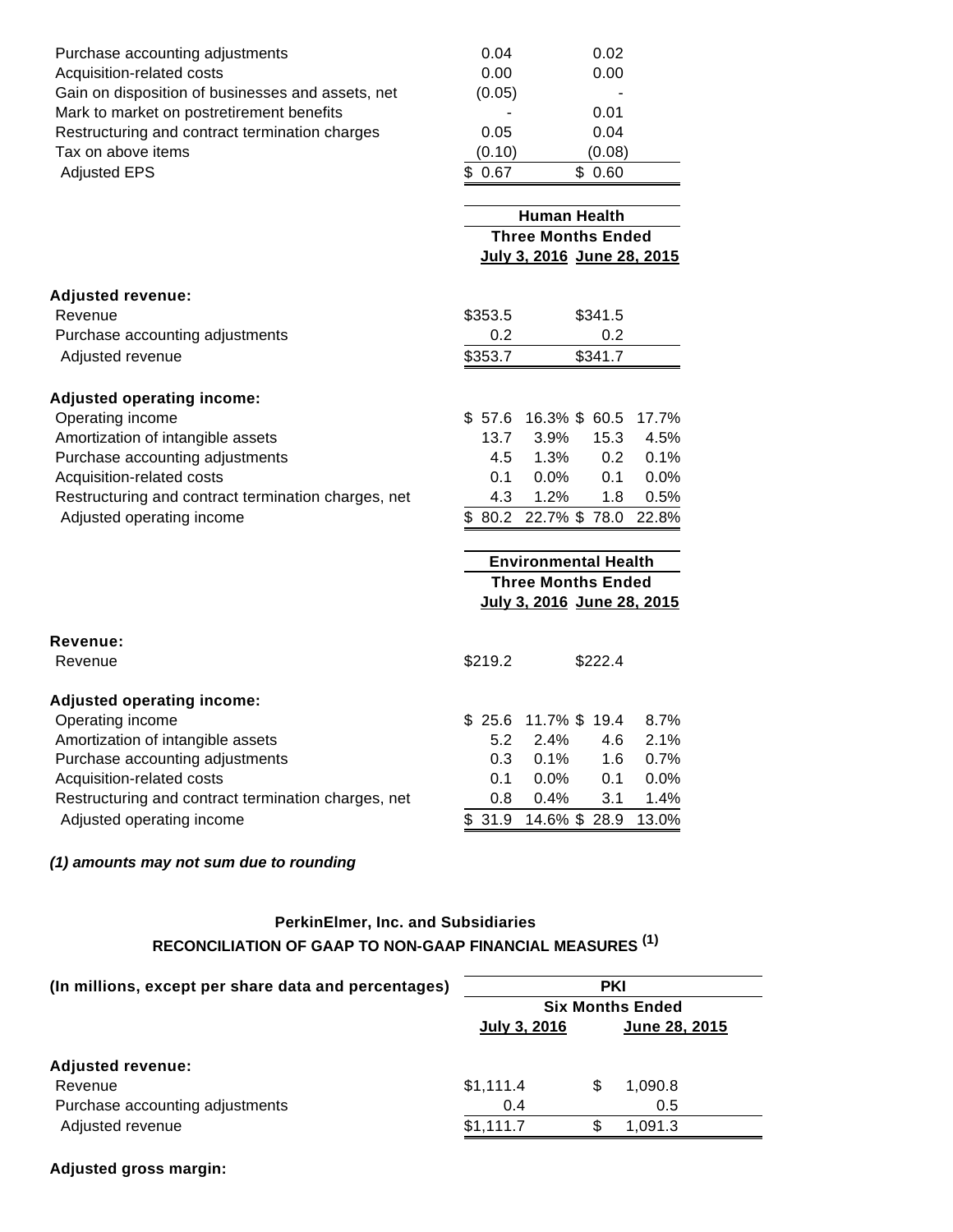| Gross margin                                        | \$<br>515.4 | 46.4% \$    | 487.9       | 44.7%   |
|-----------------------------------------------------|-------------|-------------|-------------|---------|
| Amortization of intangible assets                   | 16.9        | 1.5%        | 21.5        | 2.0%    |
| Purchase accounting adjustments                     | 0.8         | 0.1%        | 7.0         | 0.6%    |
| Mark to market on postretirement benefits           | (0.0)       | 0.0%        | 0.2         | $0.0\%$ |
| Adjusted gross margin                               | \$<br>533.0 | 47.9%       | \$<br>516.6 | 47.3%   |
| <b>Adjusted SG&amp;A:</b>                           |             |             |             |         |
| SG&A                                                | \$<br>301.5 | 27.1% \$    | 292.6       | 26.8%   |
| Amortization of intangible assets                   | (20.7)      | $-1.9%$     | (17.9)      | $-1.6%$ |
| Purchase accounting adjustments                     | (5.7)       | $-0.5%$     | (0.0)       | 0.0%    |
| Acquisition-related costs                           | (0.5)       | 0.0%        | (0.4)       | 0.0%    |
| Mark to market on postretirement benefits           |             | 0.0%        | (0.8)       | $-0.1%$ |
| <b>Adjusted SG&amp;A</b>                            | \$<br>274.7 | 24.7% \$    | 273.4       | 25.1%   |
| <b>Adjusted R&amp;D:</b>                            |             |             |             |         |
| R&D                                                 | \$<br>68.8  | $6.2\%$ \$  | 64.8        | 5.9%    |
| Amortization of intangible assets                   | (0.4)       | 0.0%        | (0.2)       | 0.0%    |
| Adjusted R&D                                        | \$<br>68.4  | 6.2%        | \$<br>64.6  | 5.9%    |
| <b>Adjusted operating income:</b>                   |             |             |             |         |
| Operating income                                    | \$<br>140.0 | $12.6\%$ \$ | 125.5       | 11.5%   |
| Amortization of intangible assets                   | 37.9        | 3.4%        | 39.7        | 3.6%    |
| Purchase accounting adjustments                     | 6.4         | 0.6%        | 7.0         | 0.6%    |
| Acquisition-related costs                           | 0.5         | 0.0%        | 0.4         | 0.0%    |
| Mark to market on postretirement benefits           | (0.0)       | 0.0%        | 1.1         | 0.1%    |
| Restructuring and contract termination charges, net | 5.1         | 0.5%        | 5.0         | 0.5%    |
| Adjusted operating income                           | \$<br>189.9 | 17.1%       | \$<br>178.6 | 16.4%   |

|                                                   | <b>PKI</b>              |              |    |               |  |
|---------------------------------------------------|-------------------------|--------------|----|---------------|--|
|                                                   | <b>Six Months Ended</b> |              |    |               |  |
|                                                   |                         | July 3, 2016 |    | June 28, 2015 |  |
| <b>Adjusted EPS:</b>                              |                         |              |    |               |  |
| <b>GAAP EPS</b>                                   | \$                      | 1.01         | \$ | 0.79          |  |
| Discontinued operations                           |                         | 0.02         |    | 0.00          |  |
| GAAP EPS from continuing operations               |                         | 0.98         |    | 0.79          |  |
| Amortization of intangible assets                 |                         | 0.34         |    | 0.35          |  |
| Purchase accounting adjustments                   |                         | 0.06         |    | 0.06          |  |
| Acquisition-related costs                         |                         | 0.00         |    | 0.00          |  |
| Gain on disposition of businesses and assets, net |                         | (0.05)       |    |               |  |
| Mark to market on postretirement benefits         |                         | (0.00)       |    | 0.01          |  |
| Restructuring and contract termination charges    |                         | 0.05         |    | 0.04          |  |
| Tax on above items                                |                         | (0.17)       |    | (0.16)        |  |
| <b>Adjusted EPS</b>                               | \$                      | 1.22         | \$ | 1.10          |  |

|                                                   | <b>PKI</b>                                                               |  |  |  |
|---------------------------------------------------|--------------------------------------------------------------------------|--|--|--|
| <b>Adjusted EPS:</b>                              | <b>Twelve Months Ended</b><br><u>January 1, 2017</u><br><b>Projected</b> |  |  |  |
| GAAP EPS from continuing operations               | $$2.29 - $2.39$                                                          |  |  |  |
| Amortization of intangible assets                 | 0.67                                                                     |  |  |  |
| Purchase accounting adjustments                   | 0.06                                                                     |  |  |  |
| Gain on disposition of businesses and assets, net | (0.05)                                                                   |  |  |  |
| Mark to market on postretirement benefits         | (0.00)                                                                   |  |  |  |
| Restructuring and contract termination charges    | 0.05                                                                     |  |  |  |
| Tax on above items                                | (0.27)                                                                   |  |  |  |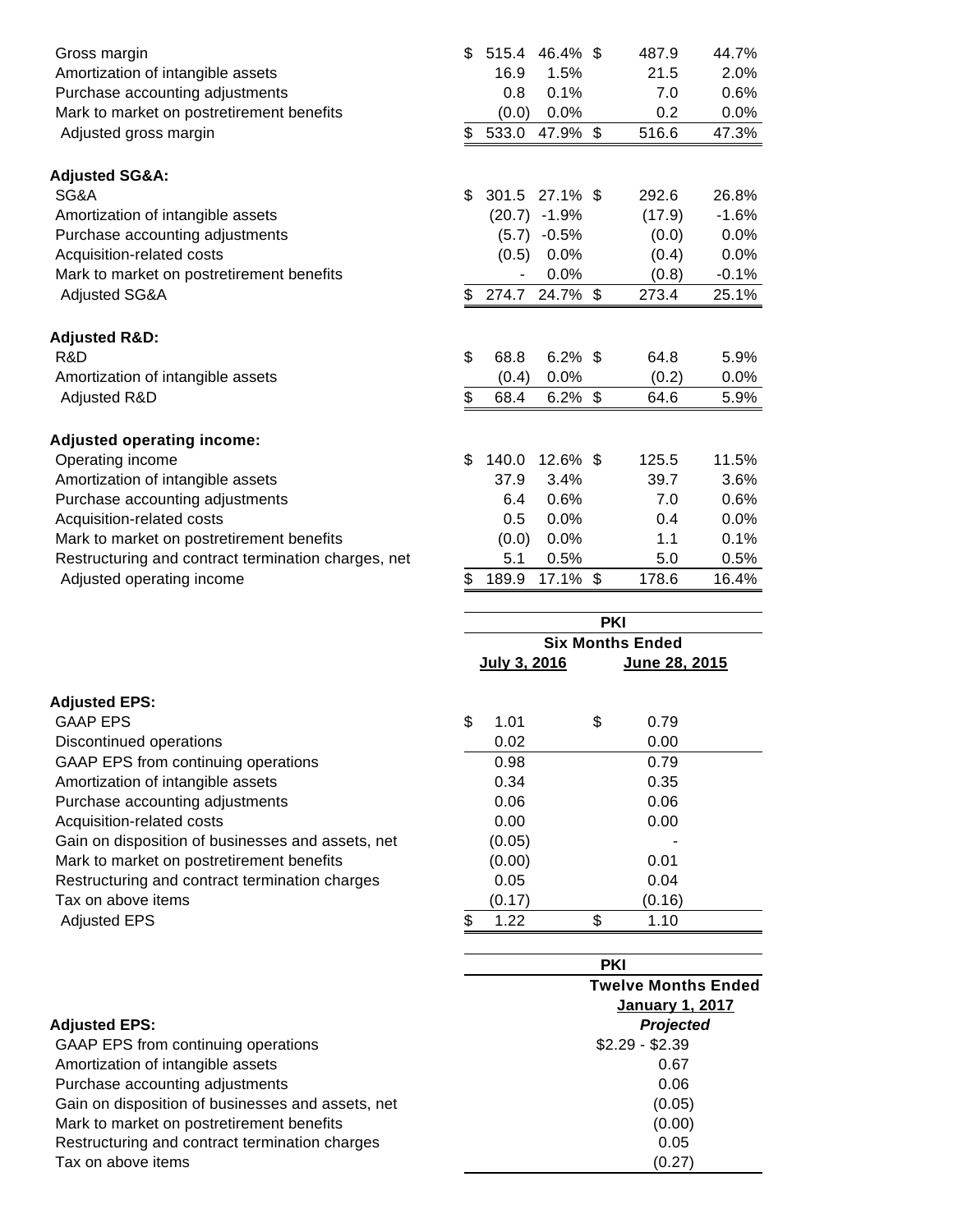|                                                     | <b>Human Health</b><br><b>Six Months Ended</b> |              |          |    |               |       |
|-----------------------------------------------------|------------------------------------------------|--------------|----------|----|---------------|-------|
|                                                     |                                                |              |          |    |               |       |
|                                                     |                                                | July 3, 2016 |          |    | June 28, 2015 |       |
| <b>Adjusted revenue:</b>                            |                                                |              |          |    |               |       |
| Revenue                                             | \$                                             | 685.9        |          | \$ | 667.5         |       |
| Purchase accounting adjustments                     |                                                | 0.4          |          |    | 0.5           |       |
| Adjusted revenue                                    | \$                                             | 686.3        |          | \$ | 668.0         |       |
| <b>Adjusted operating income:</b>                   |                                                |              |          |    |               |       |
| Operating income                                    | \$                                             | 112.3        | 16.4% \$ |    | 116.4         | 17.4% |
| Amortization of intangible assets                   |                                                | 27.4         | 4.0%     |    | 30.7          | 4.6%  |
| Purchase accounting adjustments                     |                                                | 6.0          | 0.9%     |    | 0.5           | 0.1%  |
| Acquisition-related costs                           |                                                | 0.4          | 0.1%     |    | 0.2           | 0.0%  |
| Restructuring and contract termination charges, net |                                                | 4.3          | 0.6%     |    | 1.8           | 0.3%  |
| Adjusted operating income                           | \$                                             | 150.5        | 21.9% \$ |    | 149.7         | 22.4% |
|                                                     | <b>Environmental Health</b>                    |              |          |    |               |       |
|                                                     | <b>Six Months Ended</b>                        |              |          |    |               |       |
|                                                     |                                                | July 3, 2016 |          |    | June 28, 2015 |       |
| Revenue:                                            |                                                |              |          |    |               |       |
| Revenue                                             | \$                                             | 425.4        |          | \$ | 423.3         |       |
| <b>Adjusted operating income:</b>                   |                                                |              |          |    |               |       |
| Operating income                                    | \$                                             | 51.2         | 12.0% \$ |    | 30.8          | 7.3%  |
| Amortization of intangible assets                   |                                                | 10.5         | 2.5%     |    | 8.9           | 2.1%  |
| Purchase accounting adjustments                     |                                                | 0.4          | 0.1%     |    | 6.5           | 1.5%  |
| Acquisition-related costs                           |                                                | 0.1          | 0.0%     |    | 0.2           | 0.1%  |
| Restructuring and contract termination charges, net |                                                | 0.8          | 0.2%     |    | 3.1           | 0.7%  |
| Adjusted operating income                           | \$                                             | 63.0         | 14.8% \$ |    | 49.5          | 11.7% |

## **(1) amounts may not sum due to rounding**

## **PerkinElmer, Inc. and Subsidiaries RECONCILIATION OF GAAP TO NON-GAAP FINANCIAL MEASURES**

|                                                                                               | <b>PKI</b>                                       |
|-----------------------------------------------------------------------------------------------|--------------------------------------------------|
|                                                                                               | <b>Three Months Ended</b><br><b>July 3, 2016</b> |
| Organic revenue growth:                                                                       |                                                  |
| Reported revenue growth                                                                       | 2%                                               |
| Less: effect of foreign exchange rates                                                        | $-1%$                                            |
| Less: effect of acquisitions including purchase accounting adjustments and impact of divested |                                                  |
| businesses                                                                                    | $-1\%$                                           |
| Organic revenue growth                                                                        | 3%                                               |

| <b>Human Health</b> |  |  |  |  |
|---------------------|--|--|--|--|
| Three Months Ended  |  |  |  |  |
| <b>July 3, 2016</b> |  |  |  |  |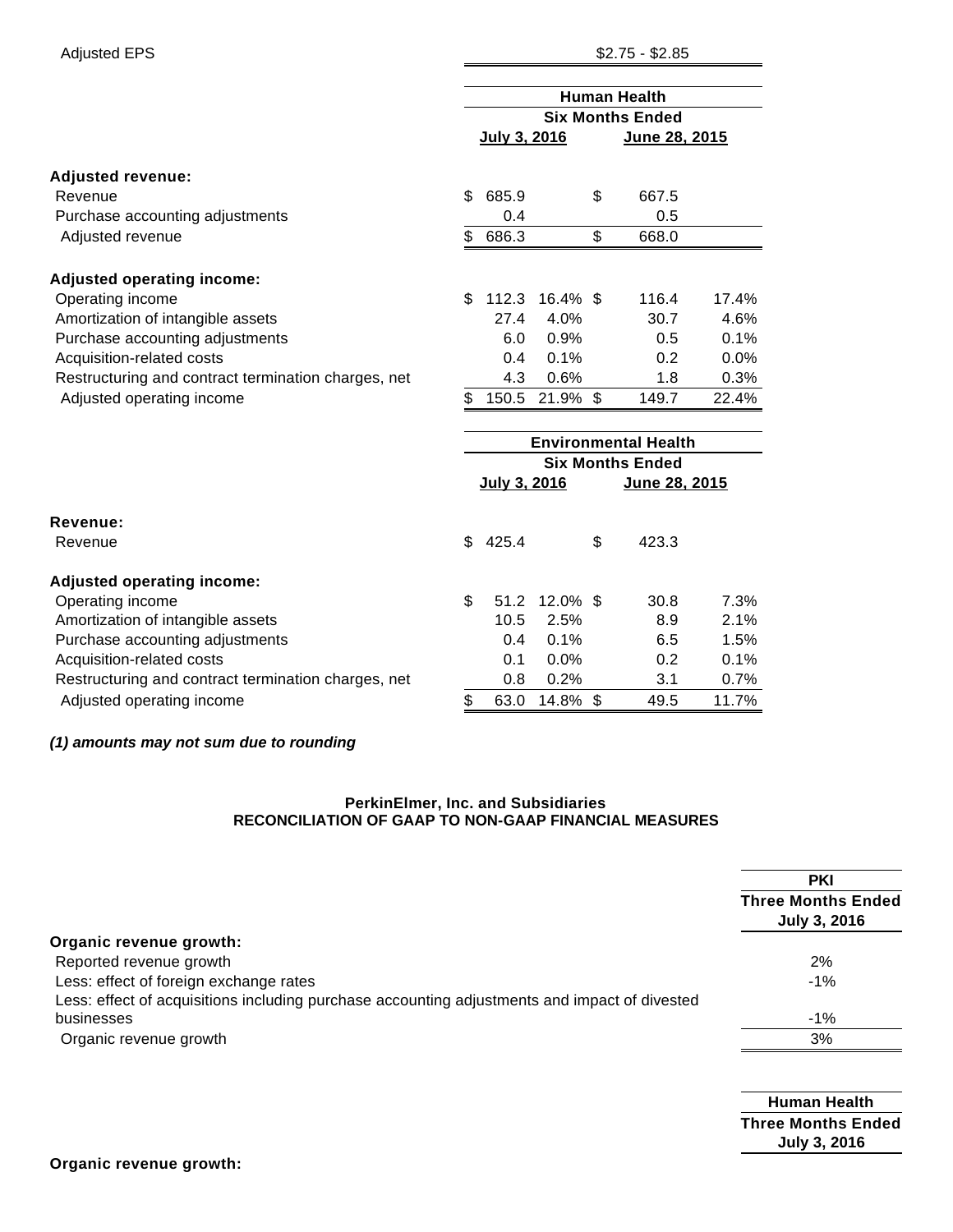| Reported revenue growth                                                                       | 4%    |
|-----------------------------------------------------------------------------------------------|-------|
| Less: effect of foreign exchange rates                                                        | $0\%$ |
| Less: effect of acquisitions including purchase accounting adjustments and impact of divested |       |
| businesses                                                                                    | $-2%$ |
| Organic revenue growth                                                                        | 6%    |
|                                                                                               |       |
|                                                                                               |       |

|                                                                                               | Environmental<br><b>Health</b><br><b>Three Months Ended</b><br><b>July 3, 2016</b> |  |
|-----------------------------------------------------------------------------------------------|------------------------------------------------------------------------------------|--|
|                                                                                               |                                                                                    |  |
| Organic revenue growth:                                                                       |                                                                                    |  |
| Reported revenue growth                                                                       | $-1%$                                                                              |  |
| Less: effect of foreign exchange rates                                                        | $-2%$                                                                              |  |
| Less: effect of acquisitions including purchase accounting adjustments and impact of divested |                                                                                    |  |
| businesses                                                                                    | $1\%$                                                                              |  |
| Organic revenue growth                                                                        | $-1\%$                                                                             |  |

### **(1) amounts may not sum due to rounding**

#### **Explanation of Non-GAAP Financial Measures**

We report our financial results in accordance with U. S. generally accepted accounting principles ("GAAP"). However, management believes that, in order to more fully understand our short-term and long-term financial and operational trends, investors may wish to consider the impact of certain non-cash, non-recurring or other items, which result from facts and circumstances that vary in frequency and impact on continuing operations. Accordingly, we present non-GAAP financial measures as a supplement to the financial measures we present in accordance with GAAP. These non-GAAP financial measures provide management with additional means to understand and evaluate the operating results and trends in our ongoing business by adjusting for certain non-cash expenses and other items that management believes might otherwise make comparisons of our ongoing business with prior periods more difficult, obscure trends in ongoing operations, or reduce management's ability to make useful forecasts. Management believes these non-GAAP financial measures provide additional means of evaluating period-over-period operating performance. In addition, management understands that some investors and financial analysts find this information helpful in analyzing our financial and operational performance and comparing this performance to our peers and competitors.

We use the term "adjusted revenue" to refer to GAAP revenue, including purchase accounting adjustments for revenue from contracts acquired in acquisitions that will not be fully recognized due to accounting rules. We use the related term "adjusted revenue growth" to refer to the measure of comparing current period adjusted revenue with the corresponding period of the prior year.

We use the term "organic revenue" to refer to GAAP revenue, excluding the effect of foreign currency translation and acquisitions, and including purchase accounting adjustments for revenue from contracts acquired in acquisitions that will not be fully recognized due to accounting rules. We also exclude the impact of sales from divested businesses by deducting the effects of divested business revenue from the current and prior periods. We use the related term "organic revenue growth" to refer to the measure of comparing current period organic revenue with the corresponding period of the prior year.

We use the term "adjusted gross margin" to refer to GAAP gross margin, excluding amortization of intangible assets, inventory fair value adjustments related to business acquisitions, and including purchase accounting adjustments for revenue from contracts acquired in acquisitions that will not be fully recognized due to business combination accounting rules. We also exclude adjustments for mark-to-market accounting on post-retirement benefits, therefore only our projected costs have been used to calculate our non-GAAP measure. We use the related term "adjusted gross margin percentage" to refer to adjusted gross margin as a percentage of adjusted revenue.

We use the term "adjusted SG&A expense" to refer to GAAP SG&A expense, excluding amortization of intangible assets, purchase accounting adjustments, acquisition-related expenses, significant litigation matters and significant environmental charges. We also exclude adjustments for mark-to-market accounting on post-retirement benefits, therefore only our projected costs have been used to calculate our non-GAAP measure. We use the related term "adjusted SG&A percentage" to refer to adjusted SG&A expense as a percentage of adjusted revenue.

We use the term "adjusted R&D expense" to refer to GAAP R&D expense, excluding amortization of intangible assets. We use the related term "adjusted R&D percentage" to refer to adjusted R&D expense as a percentage of adjusted revenue.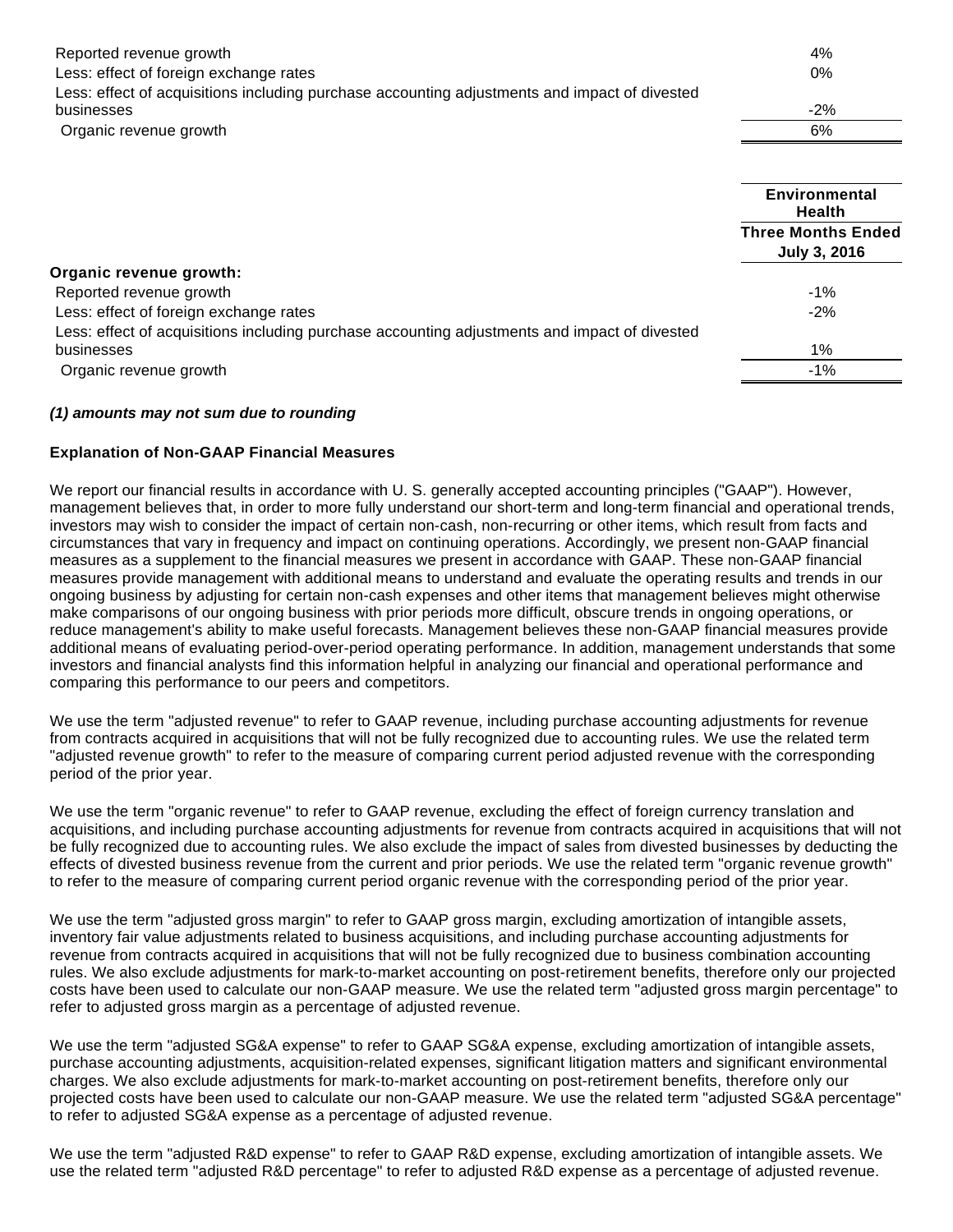We use the term "adjusted operating income," to refer to GAAP operating income, including revenue from contracts acquired in acquisitions that will not be fully recognized due to accounting rules, and excluding amortization of intangible assets, other purchase accounting adjustments, acquisition-related costs, significant litigation matters, significant environmental charges, and restructuring and contract termination charges. We also exclude adjustments for mark-tomarket accounting on post-retirement benefits, therefore only our projected costs have been used to calculate our non-GAAP measure. We use the related terms "adjusted operating profit percentage," "adjusted operating profit margin," or "adjusted operating margin" to refer to adjusted operating income as a percentage of adjusted revenue.

We use the term "adjusted earnings per share," or "adjusted EPS," to refer to GAAP earnings per share, including revenue from contracts acquired in acquisitions that will not be fully recognized due to accounting rules, and excluding discontinued operations, amortization of intangible assets, other purchase accounting adjustments, acquisition-related costs, significant litigation matters, significant environmental charges, gain on disposition of businesses and assets, net, and restructuring and contract termination charges. We also exclude adjustments for mark-to-market accounting on post-retirement benefits, therefore only our projected costs have been used to calculate our non-GAAP measure. We also adjust for any tax impact related to the above items.

Management includes or excludes the effect of each of the items identified below in the applicable non-GAAP financial measure referenced above for the reasons set forth below with respect to that item:

- Amortization of intangible assets— purchased intangible assets are amortized over their estimated useful lives and generally cannot be changed or influenced by management after the acquisition. Accordingly, this item is not considered by management in making operating decisions. Management does not believe such charges accurately reflect the performance of our ongoing operations for the period in which such charges are incurred.
- Revenue from contracts acquired in acquisitions that will not be fully recognized due to accounting rules—accounting rules require us to account for the fair values of revenue from contracts assumed in connection with our acquisitions. As a result, our GAAP results reflect the fair value of those revenues, which is not the same as the revenue that otherwise would have been recorded by the acquired entity. We include such revenue in our non-GAAP measures because we believe the fair value of such revenue does not accurately reflect the performance of our ongoing operations for the period in which such revenue is recorded.
- Other purchase accounting adjustments—accounting rules require us to adjust various balance sheet accounts, including inventory and deferred rent balances to fair value at the time of the acquisition. As a result, the expenses for these items in our GAAP results are not the same as what would have been recorded by the acquired entity. Accounting rules also require us to estimate the fair value of contingent consideration at the time of the acquisition, and any subsequent changes to the estimate or payment of the contingent consideration and purchase accounting adjustments are charged to expense or income. We exclude the impact of any changes to contingent consideration from our non-GAAP measures because we believe these expenses or benefits do not accurately reflect the performance of our ongoing operations for the period in which such expenses or benefits are recorded.
- Acquisition-related expenses—we incur legal, due diligence, and other costs related to acquisitions. We exclude these expenses from our non-GAAP measures because we believe they do not reflect the performance of our ongoing operations.
- Restructuring and contract termination charges—restructuring and contract termination expenses consist of employee severance and other exit costs as well as the cost of terminating certain lease agreements or contracts. Management does not believe such costs accurately reflect the performance of our ongoing operations for the period in which such costs are reported.
- Adjustments for mark-to-market accounting on post-retirement benefits—we exclude adjustments for mark-to-market accounting on post-retirement benefits, therefore only our projected costs have been used to calculate our non-GAAP measures. We exclude these adjustments because they do not represent what we believe our investors consider to be costs of producing our products, investments in technology and production, and costs to support our internal operating structure.
- Significant litigation matters—we incurred expenses related to significant litigation matters. Management does not believe such charges accurately reflect the performance of our ongoing operations for the periods in which such charges were incurred.
- Significant environmental charges—we incurred expenses related to significant environmental charges. Management does not believe such charges accurately reflect the performance of our ongoing operations for the periods in which such charges were incurred.
- Gain on disposition of businesses and assets, net—we exclude the impact of gains or losses from the disposition of businesses and assets from our adjusted earnings per share. Management does not believe such gains or losses accurately reflect the performance of our ongoing operations for the period in which such gains or losses are